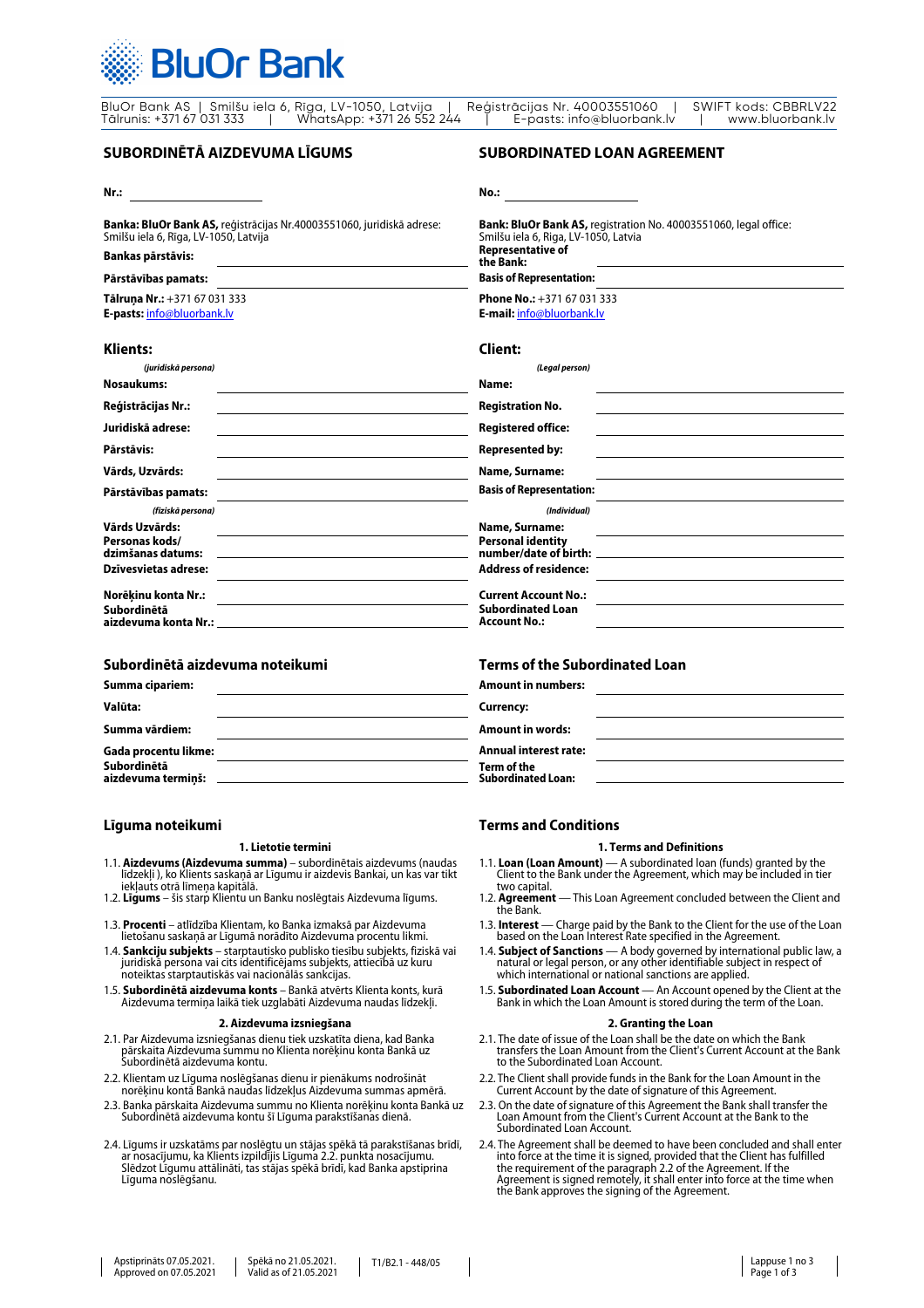

|                           | BluOr Bank AS   Smilšu iela 6, Rīga, LV-1050, Latvija | Reģistrācijas Nr. 40003551060 | SWIFT kods: CBBRLV22 |
|---------------------------|-------------------------------------------------------|-------------------------------|----------------------|
| Tālrunis: +371 67 031 333 | WhatsApp: +371 26 552 244                             | E-pasts: info@bluorbank.lv    | www.bluorbank.ly     |

TURPINĀJUMS / CONTINUATION

- **3. Procenti**<br>3. Procenti tiek aprēkināti no Aizdevuma summas par tās faktisko atrašanās 3.1. Interest shall be calculated from the Loan Amount for the time of its 3.1. Procenti tiek aprēķināti no Aizdevuma summas par tās faktisko atrašanās laiku Subordinētā aizdevuma kontā (katru kalendāro dienu, ieskaitot brīvdienas un svētku dienas).
- 3.2. Procentu sākuma un beigu aprēķināšanas dienas ir uzskatāmas par 1 (vienu) dienu; pieņemams, ka Procenti tiek aprēķināti par sākuma (pirmo), bet netiek aprēķināti par beigu (pēdējo) no šīm dienām. Aprēķinot procentu maksājumus euro un ārvalstu valūtā, pieņem, ka gadā ir 365 (trīs simti sešdesmit piecas) dienas.
- 3.3. Procenti tiek izmaksāti reizi Klienta norēķinu kontā Bankā Nr. .
- 3.4. Procenti netiek aprēķināti par Klienta neizņemtajiem Procentiem.

#### **4. Aizdevuma atmaksa un Procentu izmaksa**

- 4.1. Banka atmaksā Klientam Aizdevuma summu Līgumā noteiktā Aizdevuma termiņa beigu dienā. Klients nav tiesīgs pieprasīt atmaksāt Aizdevumu pirms Līgumā noteiktā termiņa.
- 4.2. Banka izmaksā Klientam Procentus saskaņā ar Līgumā norādīto norēķinu kārtību.
- 4.3. Ja Aizdevuma summa vai Procentu izmaksas diena ir brīvdiena vai svētku diena, tad to izmaksa tiek veikta nākamajā darba dienā.
- 4.4. Banka pirms Procentu izmaksas ir tiesīga ieturēt Latvijas Republikas<br>normatīvajos aktos noteiktos obligātos maksājumus (nodokļus, nodevas<br>u.c.), nepieciešamības gadījumā konvertējot naudas līdzekļus citā valūtā<br>ietura izsniedzamie paziņojumi vai informācija par ieturētajiem maksājumiem<br>tiek sniegta, izmantojot attālinātās apkalpošanas līdzekļus, vai pēc<br>pieprasījuma Bankas telpās atbilstīgi Cenrādim.

#### **5. Līguma izbeigšana**

- 5.1. Līgumu nevar izbeigt pirms termiņa, izņemot sekojošus gadījumus:
	- 5.1.1. Bankas likvidācijas gadījumā, kad Klientam ir tiesības pieprasīt Līguma pirmstermiņa izbeigšanu un Aizdevuma atmaksu pēc visu <sup>p</sup>ārējo Bankas kreditoru prasību apmierināšanas, bet pirms Bankas akcionāru prasību un citu kreditoru prasību, kas subordinētas attiecībā pret Aizdevumu apmierināšanas;
	- 5.1.2. Klients ir kļuvis par Sankciju subjektu vai ir iesaistīts noziedzīgi iegūtu līdzekļu legalizācijā vai sankciju pārkāpšanā, apiešanā vai tās mēģinājumā, kad Bankai ir tiesības pirmstermiņa izbeigt Līgumu un rīkoties atbilstoši Latvijas Republikas normatīvo aktu prasībām.
- 5.2. Līguma pirmstermiņa izbeigšanas gadījumā, Banka atmaksā Klientam Aizdevumu un izmaksā aprēķinātos, bet neizmaksātos Procentus, ieskaitot tos Līgumā norādītajā Klienta norēķinu kontā.
- 5.3. Klients ir informēts un apzinās, ka uz Aizdevumu neattiecas Noguldījumu garantiju likums un valsts garantiju sistēma.

#### **6. Citi noteikumi**

- 6.1. Klients apņemas nekavējoties ziņot Bankai par jebkurām izmaiņām<br>Līgumā norādītajā informācijā par sevi, kā arī pēc Bankas pieprasījuma<br>sniegt tai papildinformāciju par sevi vai savu darbību. Klients ir atbildīgs<br>par B
- 6.2. Līdzēju starpā pastāvošās tiesiskās attiecības nosaka to starpā noslēgto darījuma dokumentu noteikumi, Latvijas Republikas tiesību normas, k<sup>ā</sup> arī Bankas Vispārējie darījumu noteikumi, ciktāl tie nav pretrunā iepriekš minēto tiesību aktu noteikumiem. Par Klientam sniegtajiem pakalpojumiem Banka saņem samaksu atbilstoši pakalpojuma sniegšanas brīdī spēkā esošajam Bankas pakalpojumu cenrādim, turpmāk - Cenrādis.
- 6.3. Klients apstiprina, ka ir iepazinies ar Bankas Vispārējiem darījumu noteikumiem un Cenrādi, piekrīt tiem pilnībā un apņemas tos ievērot.<br>Banka ir tiesīga grozīt šos dokumentus vienpusējā kārtā, atbilstoši<br>Vispārējos darījuma noteikumos noteiktajai kārtībai. Bankas Vispārējie darījumu noteikumi un Cenrādis ir pieejams Bankas telpās tās darba<br>laikā, Bankas interneta vietnē <u>www.bluorbank.lv</u> un Internetbankā.

#### **3. Interest**

- 3.1. Interest shall be calculated from the Loan Amount for the time of its actual presence in the Subordinated Loan Account (each calendar day, including holidays and weekends).
- 3.2. The initial and the final days of interest accrual shall be considered as 1 (one) day; it is acceptable that Interest is accrued for the initial (first) day and no Interest is accrued on the final (last) of such days. When calculating interest payments in EUR and foreign currencies, it shall be assumed that a year consists of 365 (three hundred and sixty five) days.
- ) dienās, ieskaitot tos 3.3. Interest shall be paid once every ( ) days by transferring the Interest to the Client's Current Account No. at the Bank.
	- 3.4. No Interest shall be accrued on Interest that the Client does not withdraw.

#### **4. Loan repayment and payment of Interest**

- 4.1. The Bank shall repay the Loan Amount to the Client on the expiry date of the Loan as specified in the Agreement. The Client shall not be entitled to claim repayment of the Loan before the expiry date of the Loan as specified in the Agreement.
- 4.2. The Bank shall pay Interest to the Client in accordance with the settlement procedure specified in the Agreement.
- 4.3. If the day of payment of the Loan Amount or the Interest is a holiday or a weekend-day, the payment shall be made on the following working day.
- 4.4. The Bank shall be entitled to withhold the mandatory payments<br>specified in the regulatory enactments of the Republic of Latvia (taxes,<br>fees, etc.), by converting funds into another currency, if necessary, in the rees, etc.), by converting tunds into another currency, if necessary, in the amount of funds to be withheld based on the currency exchange rate established by the Bank at the time of the conversion. The Bank shall be entit procedures specified in the Agreement also in the event of the death of the Client. Notices or information regarding withheld payments to be issued in accordance with the regulatory enactments of the Republic of Latvia shall be provided using remote servicing means or upon request at the premises of the Bank in accordance with the Pricelist.

### **5. Termination of the Agreement**

5.1. The Agreement may not be terminated before the expiry date of the Loan, except the following cases:

- 5.1.1. In the event of the liquidation of the Bank, where the Client shall<br>be entitled to request early termination of the Agreement and the repayment of the Loan after all other creditor claims of the Bank are<br>satisfied, but before the requirements of the Bank's shareholders<br>and other creditors subordinated to the Loan are satisfied;
- 5.1.2. The Client has become a Subject of Sanctions or has been involved attempted violation of sanctions, where the Bank shall have the<br>right to terminate the Agreement before the expiry date of the<br>right to terminate the Agreement before the expiry date of the<br>loan and act in accordance with
- undisbursed Interest by transferring the Interest to the Client's Current Account as specified in the Agreement.
- 5.3. The Client is informed and is aware that the Loan is not subject to the Deposit Guarantee Law and the State guarantee system.

#### **6. Miscellaneous**

- 6.1. The Client shall notify the Bank without delay of any changes in the personal information specified in the Agreement, as well as provide any<br>additional personal information or information related to the Client's<br>activities upon the request of the Bank. The Client shall be responsible for the accuracy and completeness of the information provided to the Bank and for the timeliness of the delivery of the information. 6.2. The legal relationship between the Parties shall be governed by the
- provisions of the mutual transaction documents, the legislation of the Republic of Latvia, as well as the Bank's General Terms of Business, in so far as they do not conflict with the provisions of the above mentioned legislation. For the services provided to the Client, the Bank shall receive a fee in accordance with the Bank's Pricelist, applicable at the time the service is provided, hereinafter — the Pricelist.
- 6.3. The Client confirms that he or she has read the Bank's General Terms of Business and the Pricelist, agrees with them in full, and undertakes to<br>comply with them. The Bank shall be entitled to amend these documents<br>on a unilateral basis, in accordance with the procedures laid down in the<br>Genera Pricelist shall be available at the Bank'[s premises during t](https://www.bluorbank.lv/en/index)he Bank's business hours, on the Bank's website [www.bluorbank.lv,](https://www.bluorbank.lv/en/index) and in the Internet-Bank.

Spēkā no 21.05.2021. Valid as of 21.05.2021